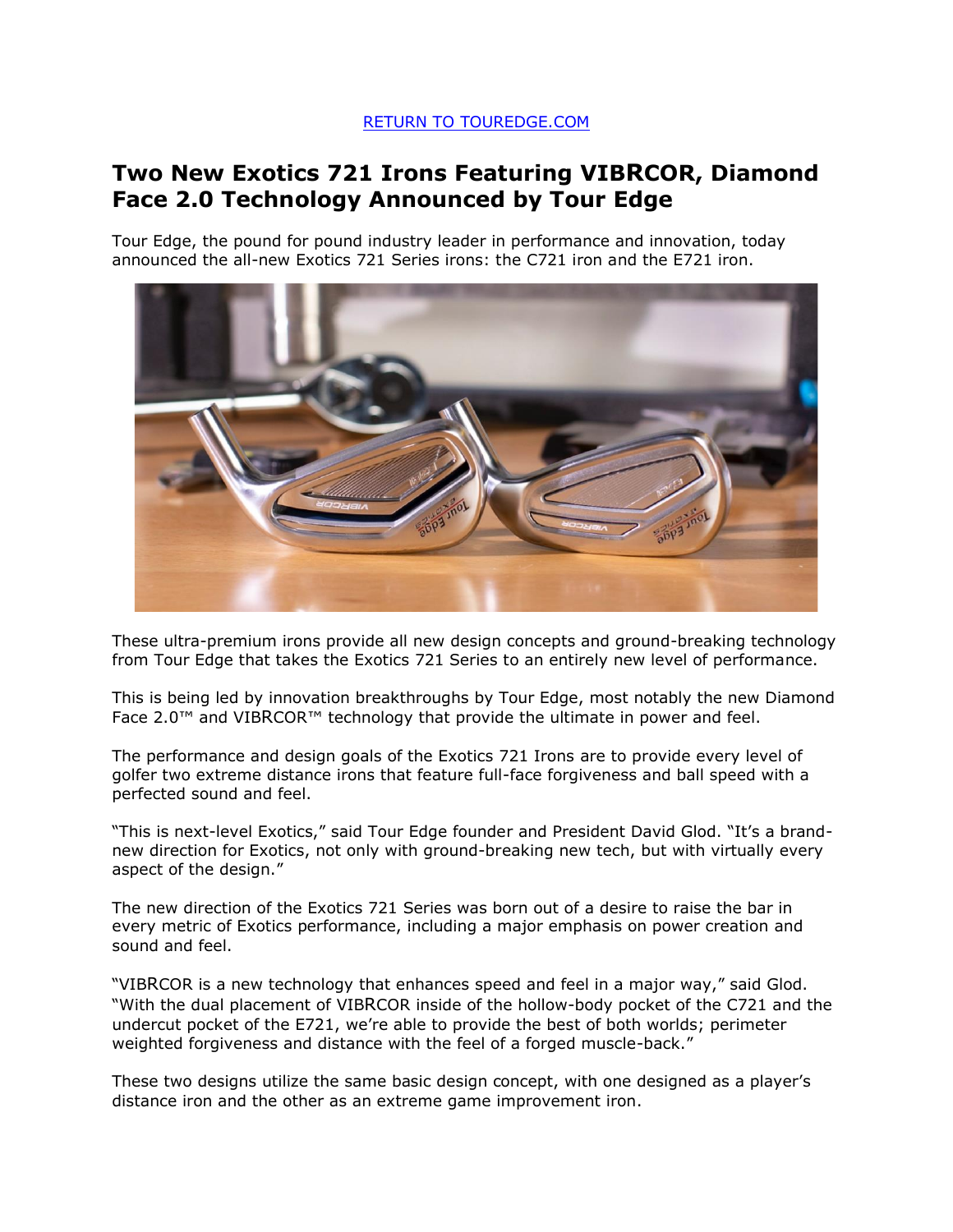"We've also brought Diamond Face technology to irons for the first time ever with this release," added Glod. "We were able to cover the entire iron face with up to 100 diamond shapes behind the face in our thinnest iron face ever produced."

The new ultra-premium, high-performance Exotics 721 irons will be available for purchase worldwide on March 10, 2021.

"These are our most powerful, most forgiving and best feeling irons we've produced to date thanks to all this new innovation we have packed into them," said Glod.

The Exotics C721 Iron (Player's Distance) will retail for \$142.99 per iron in graphite and \$129.99 in steel, while the Exotics E721 Iron (Extreme Game Improvement) will retail at \$114.99 per iron in graphite and \$99.99 in steel.

## **Exotics C721 Iron**

This ultra-premium player's distance iron is being led by innovation breakthroughs by Tour Edge, most notably the new Diamond Face 2.0™ and the VIBRCOR™ Technology that provide the ultimate in power and feel.

The Exotics C721 Iron features a smaller, more classic shape, more traditional lofts and a thinner topline that is ideal for a broad range of golfers.



**Dual VIBRCOR Technology -** The Exotics C721 Iron consists of a high-grade, ultra-light TPU (Thermoplastic Polyurethane) injected into the hollow-body pocket to create new speed-inducing and feel-enhancing technology called VIBRCOR.

The proprietary VIBRCOR TPU is strategically placed in two places within the iron to create a feel-enhancing internal technology with perimeter weighting around the entire clubhead for maximum forgiveness and power off the face.

VIBRCOR performance TPU is injected into the hollow-body cavity and works in partnership with an extremely thick, yet light VIBRCOR layer to further aid the feel of the clubhead and to produce faster ball speed off the face, while dampening shock at impact.

This dual VIBRCOR treatment creates the sound and feel of a forged muscle-back iron in a sleek, extremely long and forgiving player's distance iron design.

The hollow-body design with dual VIBRCOR infusions delivers a low CG (Center of Gravity) which helps maximize launch, distance and overall playability. It also adds 12 grams of weight to the low end of the clubhead, in turn increasing deflection to create an explosive spring effect off the face.

**Full-Face Diamond Face 2.0 Technology -** The Exotics C721 Iron features full-face Diamond Face 2.0™ technology, the first time Tour Edge has employed Diamond Face technology in an iron.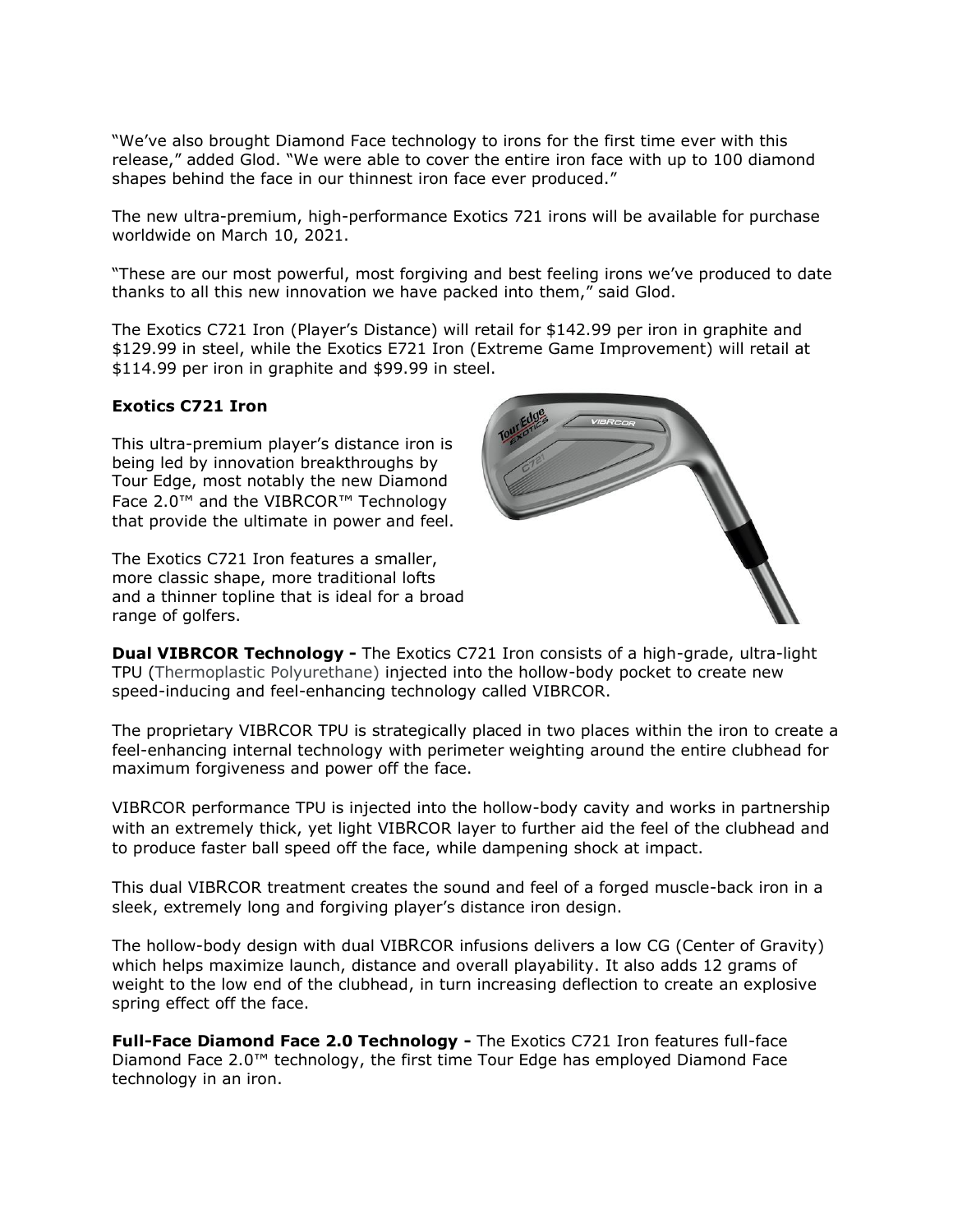Different diamond shapes of variable face thickness behind the face act as mini-trampolines to create faster ball speeds and expand the sweet spot to outer areas of the face.

There are a total of 92 Diamond shapes featured on Diamond Face 2.0 that cover the entire face of the C721 iron. Diamond Face 2.0 features three different thicknesses in an interweaving pattern and features a face thickness reduction of 29%.

This increase in Diamond Face coverage to the extreme heel and toe dramatically increases ball speed on off-center hits. The decrease in overall thickness of the face also saved five grams of weight that was relocated to the lowest part of the clubhead.

**Military Grade Maraging Steel, L-Cup Face -** The design is a two-piece cast body with a forged high-strength Military-Grade Maraging Steel Face that is plasma-welded onto a 17-4 stainless steel body.

This ultra-high-strength steel is used in aerospace, with applications including landing gear, helicopter undercarriages, slat tracks and rocket motor cases and other applications which require a high strength-to-weight material.

This allowed Tour Edge engineers to produce a significantly thinner face, the thinnest in an Exotics iron to date.

The L-Cup Face acts as a hinge designed to improve accuracy and protect ball speed on offcenter hits. The thin L-Cup Face design combined with the Military Grade Maraging Steel dramatically increases face flex across a greater surface area of the face.

A thinner leading edge provides a dramatic spring-effect throughout the face for incredible forgiveness on miss-hits either off the toe or the heel.

**Hollow-Body Technology -** Tour Edge has long been a pioneer in hollow-body iron designs, translating the benefits of wood construction into classic iron designs.

This hollow-body iron design of the Exotics C721 Iron offers the best in perimeter weighting and increased face flex, plus the ability to have a thinner face and a deeper CG in a thinsole iron design.

The hollow body design creates distance and forgiveness and when combined with VIBRCOR, it achieves a player's distance iron with the feel and control of a forged iron.

**Notch Hosel -** The Notch Hosel on the iron head allows for easier bending +/- 3-degrees for expert custom fitting.

**SpeedTested Shafts -** Every shaft in the Exotics 721 Series has been SpeedTested to find the optimal custom shaft pairing for every flex, determined by robotic testing and validated by player testing.

· **85 MPH or Below - KBS TGI:** *[60-gram A], [50-gram L]* · **85-95 MPH - Project X HZRDUS Smoke Black RDX:** *[80-gram R/5.5*] + **True Temper Elevate 95 VSS:** *[95-gram R]* ·**95 MPH or Above - Project X HZRDUS Smoke Black RDX:** *[80-gram X/6.5]*, *[80-gram S/6.0]* + **True Temper Elevate 95 VSS:** *[95-gram X], [95-gram S]*

**All In-Line Custom Shaft Options**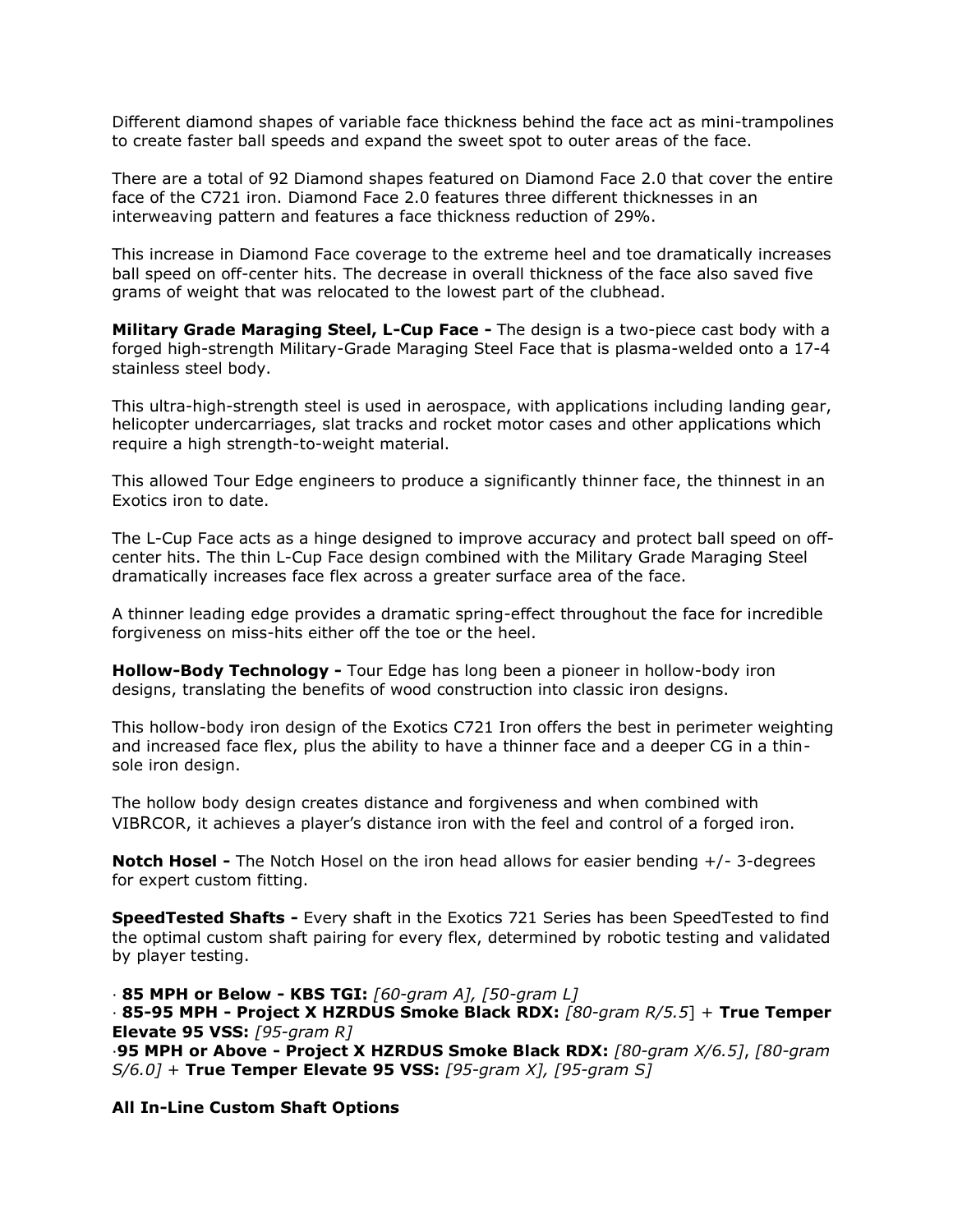- · **Project X HZRDUS Smoke Black RDX:** [80-gram X/6.5], [80-gram S/6.0], [80-gram R/5.5]
- · **KBS TGI:** [80-gram S], [70-gram R], [60-gram A], [50-gram L]
- · **True Temper Elevate 95 VSS:** [95-gram X], [95-gram S], [95-gram R]
- · **True Temper XP85:** [85-gram S], [85-gram R]

**Available Lofts in Right-Handed -** #3 iron/19, #4 iron/21°, #5 iron/23°, #6 iron/26.5°, #7 iron/30°, #8 iron/34°, #9 iron/39° PW/44°, AW/49°

**Grip -** Lamkin Crossline 360 Gray available in Undersize, Standard and Midsize

**Pound for Pound, Nothing Comes Close -** The Exotics C721 Iron will retail for \$142.99 per iron in graphite and \$129.99 in steel. They are hand built in the United States and will be included in Tour Edge's unprecedented 48-hour custom fitting delivery program featured at over 850 fitting locations.

#### **Exotics E721 Iron**

The ultra-premium extreme distance Exotics E721 Iron is designed with a larger footprint and a wider sole that utilizes hollow-body VIBRCOR and Diamond Face 2.0 technology.

**Dual VIBRCOR Technology -** The Exotics E721 Iron utilizes a high-grade TPU strategically placed in the deep 360-degree undercut pocket to create a new speedinducing and feel-enhancing technology called VIBRCOR.



A second TPU is encapsulated in the steel covered cavity insert works in partnership with the extremely thick, yet light VIBRCOR layer to further aid the feel of the clubhead, produce faster ball speed and to dampen sound and shock.

This dual VIBRCOR treatment creates the feel of a full-flush cavity iron in a sleek, extremely long and forgiving iron head.

**Full-Face Diamond Face 2.0 Technology -** The iron features a full-face Diamond Face 2.0™ technology; the first time Tour Edge has employed Diamond Face technology into an iron.

Different diamond shapes of variable face thickness behind the face act as mini-trampolines to create faster ball speeds and expand the sweet spot to outer areas of the face.

There are a total of 103 Diamond shapes featured on Diamond Face 2.0 that cover the entire face of the E721 iron. Diamond Face 2.0 features three different thicknesses in an interweaving pattern and a face thickness reduction of 21%, the thinnest ever produced for an Exotics iron.

This increase in Diamond Face coverage to the extreme heel and toe of the thinner face dramatically increases ball speed on off-center hits.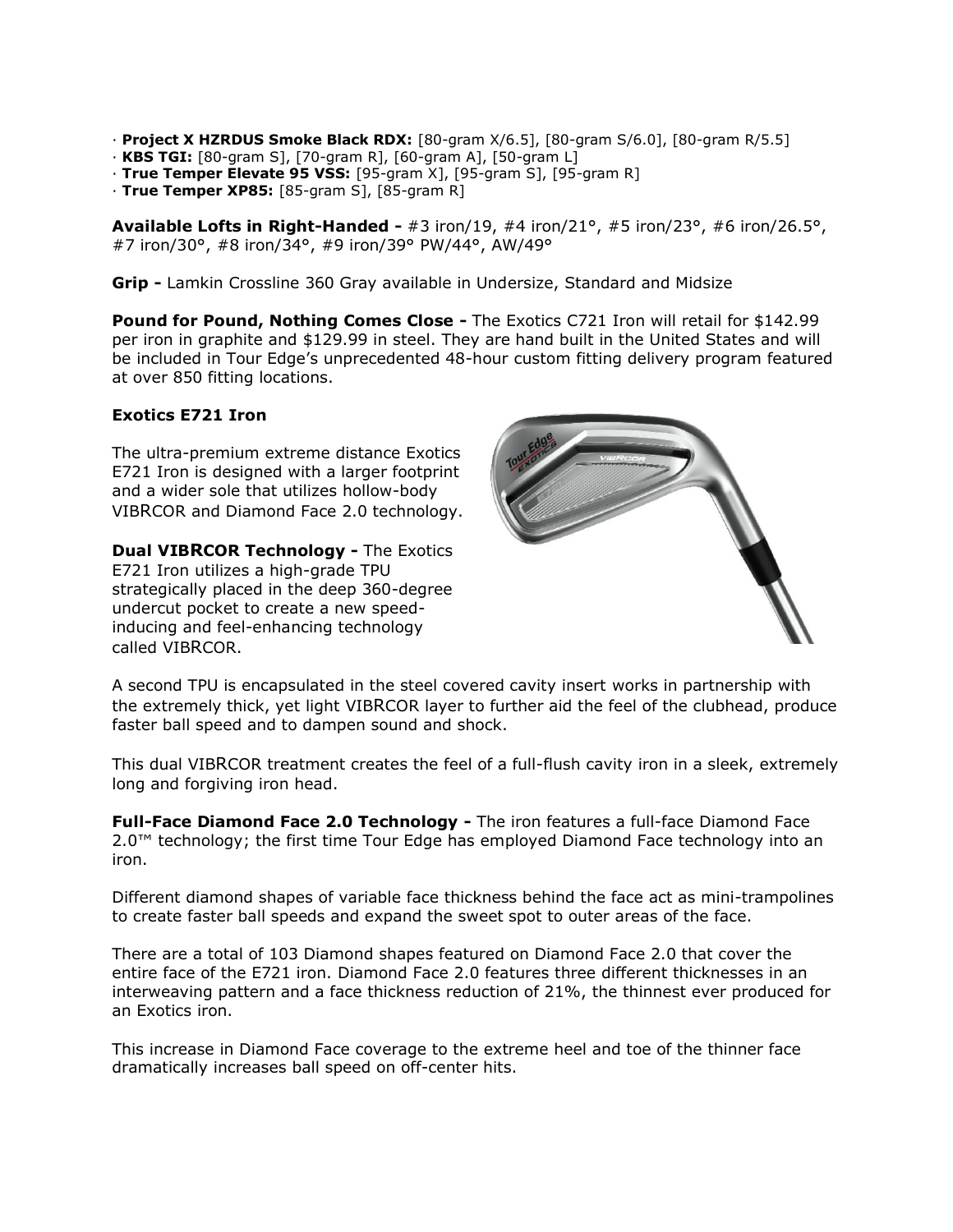**360-degree Undercut Design / Extreme Toe Weighting -** The design is a 1-piece highstrength steel body with a 360-degree Undercut Design that lowers the CG to produce a higher launch and increased face flexing, ball speed and overall distance across the entire face. Extreme toe weighting on the Exotics E721 Iron elongates the sweet spot for added forgiveness.

**Power Lofted Distance -** The lower and deeper CG allowed the E721 irons to be powerlofted to create distance and lower spin rates, while achieving the same launch characteristics as a standard lofted iron. This makes for a modern long-distance game improvement iron design that will provide extra distance and straighter shots with the same apex heights expected from standard lofts.

**Notch Hosel -** The Notch Hosel on the iron head allows for easier bending +/- 3-degrees for expert custom fitting.

**SpeedTested Shafts -** Every shaft in the Exotics 721 Series has been SpeedTested to find the optimal custom shaft pairing for every flex, determined by robotic testing and validated by player testing.

· **85 MPH or Below - KBS TGI**: *[60-gram A], [50-gram L]*

- · **85-95 MPH - KBS TGI**: *[70-gram R]* + **True Temper XP85:** *[85-gram R]*
- · **95 MPH or Above - KBS TGI:** *[80-gram S]* + **True Temper XP85:** *[85-gram S]*

#### **All In-Line Custom Shaft Options**

· **Project X HZRDUS Smoke Black RDX:** [80-gram X/6.5], [80-gram S/6.0], [80-gram R/5.5]

- · **KBS TGI:** [80-gram S], [70-gram R], [60-gram A], [50-gram L]
- · **True Temper Elevate 95 VSS:** [95-gram X], [95-gram S], [95-gram R]
- · **True Temper XP85**: [85-gram S], [85-gram R]

**Available Lofts in Right-Handed -** #4 iron/19°, #5 iron/21.5°, #6 iron/24°, #7 iron/27.5°, #8 iron/32°, #9 iron/37°, PW/42°, AW/46°, GW/51° SW/56°

**Grip -** Lamkin Crossline 360 Gray available in Undersize, Standard and Midsize

**Pound for Pound, Nothing Comes Close -** The hand-built in the USA Exotics C721 Fairway Metal will retail for \$114.99 per iron in graphite and \$99.99 in steel and is covered by Tour Edge's industry leading lifetime warranty.

## **About Tour Edge**

In 2021, Tour Edge is celebrating 35 years as a highly renowned and top-selling golf club and bag manufacturer serving the global golf market.

Tour Edge is an American owned and operated company out of Batavia, Illinois that manufactures and sells golf clubs under three distinct sub-brands:

• Exotics: a tour-preferred line of ultra-premium equipment featuring next-level innovation and materials that is in the bags of over 100 of the world's top professionals.